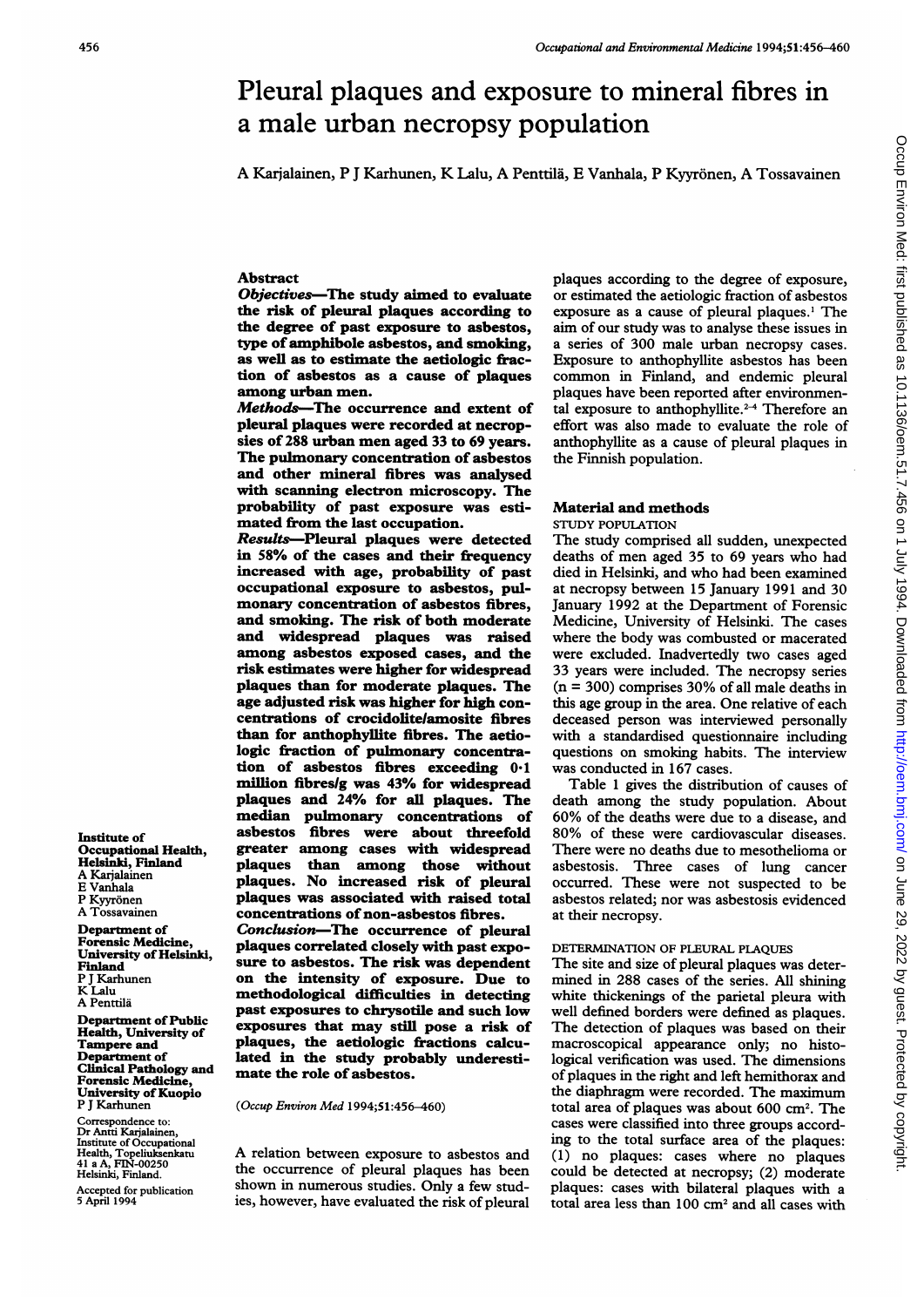Table <sup>1</sup> Causes of death among 300 Finnish male necropsy cases

| Cause of death<br>Disease<br>Suicide<br>Accidental*<br>Alcohol intoxication |     | Age $(v)$ |          |  |  |
|-----------------------------------------------------------------------------|-----|-----------|----------|--|--|
|                                                                             | No  | Range     | Mean     |  |  |
|                                                                             | 179 | 36—69     | 54.8     |  |  |
|                                                                             | 52  | $33 - 69$ | $48 - 7$ |  |  |
|                                                                             | 41  | 35—65     | 48.3     |  |  |
|                                                                             | 21  | $36 - 62$ | 47.7     |  |  |
| Not defined <sup>+</sup>                                                    |     | $37 - 69$ | 46.6     |  |  |
| All                                                                         | 300 |           | 52.2     |  |  |

\* Includes 18 cases of accidental intoxication, 14 cases of accidental falling, three homocides, two cases of cation, two traffic accident, one case of accidental explosion, and one case of hypothermia. tCould not be determined whether the death was due to an accident or a suicide.

unilateral plaques only; (3) widespread plaques: cases with bilateral plaques with a total area of at least 100 cm2.

The necropsies and the determination of the plaques were carried out by three pathologists (94 to 98 necropsies each). No significant differences in the determination of plaques between the pathologists were found when this was applied as a variable in the statistical model (adjusted for age and asbestos exposure of the necropsy cases).

# OCCUPATIONAL HISTORY

The last occupation of the cases was derived from the necropsy records, and was used to classify the cases into four exposure categories according to the probability of exposure to asbestos as follows (codes of the Nordic Classification of Occupations<sup>5</sup> in parentheses):

## Probable exposure

Construction occupations (codes 621-629, 755, 761).

# Possible exposure

All other industrial occupations (codes 000-007, 501-619, 631-754, 756-759, 762-902, 940-949).

#### Unlikely exposure

Office type occupations, health care occupations, and agricultural work (codes 008-499, 903-939, 951-999).

#### Unknown exposure

Cases without any information on occupation; most of them with only a notification "retired" in the necropsy record.

#### ELECTRON MICROSCOPY

A lung tissue sample from the peripheral left upper lobe was stored in 4% formaldehyde and used for electron microscopic fibre analysis. A low temperature ashing technique was used to remove organic tissue. Fibres were detected with <sup>a</sup> JEOL 100 CX-ASID4D electron microscope in scanning mode with <sup>a</sup> magnification of  $\times$  5000.<sup>6</sup> All inorganic particles having a length to width ratio greater than 3 and roughly parallel sides were defined as fibres and counted. Fibres longer than  $1 \mu m$ could be detected. A minimum of 200 viewing fields was evaluated to find at least 4 to 30 fibres per sample, depending on the density.

With this procedure an analytical sensitivity (one fibre per sample) of about  $0.07$  million fibres per  $g(f/g)$  dry tissue was reached. If only <sup>1</sup> to 3 fibres per sample were detected, a numerical concentration was still calculated and used in the analyses.

An energy dispersive  $x$  ray microanalyser (Tracor TN 5500) was used to determine the fibre type. The intensity ratios of Si, Mg, Fe, Ca, and Na were used in identification by comparing peak ratios to standard spectra. Amosite and crocidolite have almost similar  $x$ ray spectra and are distinguished poorly. They are therefore not presented separately. Chrysotile fibres are poorly detected with scanning electron microscopy and consequently a low concentration of chrysotile fibres was detected in one sample only. Low concentrations of tremolite fibres were detected in six samples. Chrysotile and tremolite fibres are included in the number of total asbestos fibres, but are not reported separately.

## STATISTICAL ANALYSES

The statistical analyses were performed with the multinomial logistic regression model. The confidence intervals (95% CIs) of the variables are based on their standard errors. The common odds ratios (ORs) for risk variables were also calculated with a cumulative odds model of the ordinal logistic regression. The conclusions drawn from the results of these two models were similar. For the sake of clarity, only the results of the multinomial logistic regression are presented. The aetiologic fractions were calculated with the fitted frequencies from the multinomial logistic regression.

#### Results

Pleural plaques were detected in 58% of the cases. The frequency of plaques increased with age, probability of occupational exposure to asbestos, and the concentration of asbestos fibres in lung tissue, but not with the total concentration of inorganic fibres other than asbestos (figure and table 2). More than 80%



Occurrence of pleural plaques by age in 288 Finnish male urban necropsy cases.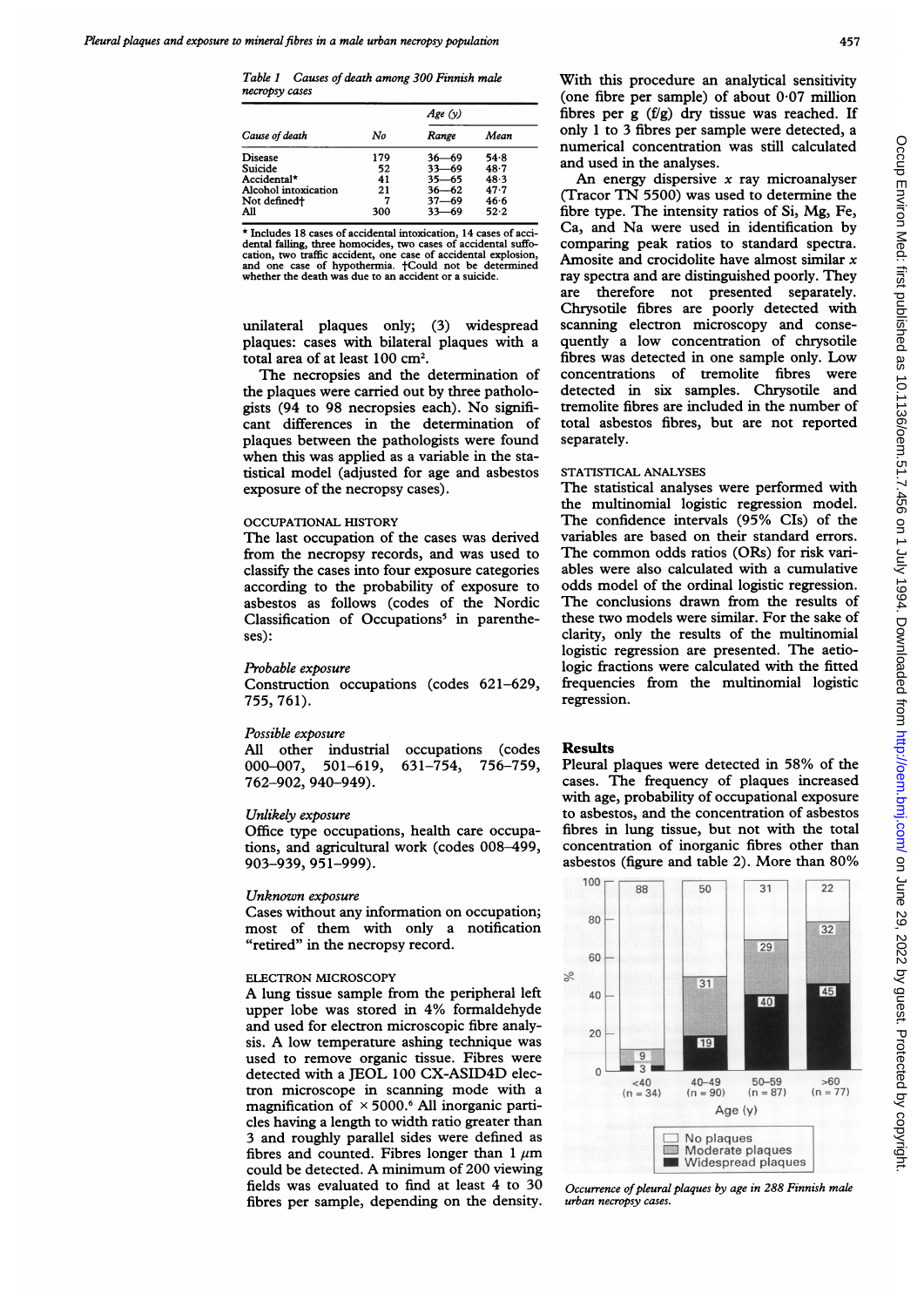Table 2 Age adjusted ORs of pleural plaques according to exposure to mineral fibres and smoking among 288 Finnish male necropsy cases

| Exposure                                                                                | Extent of pleural plaques |    |                             |                                       |                   |  |  |
|-----------------------------------------------------------------------------------------|---------------------------|----|-----------------------------|---------------------------------------|-------------------|--|--|
|                                                                                         |                           |    | No plaques Moderate plaques | Widespread plagues<br>No OR (95 % CI) |                   |  |  |
|                                                                                         | No                        | No | OR (95 % CI)                |                                       |                   |  |  |
| Occupational group†:                                                                    |                           |    |                             |                                       |                   |  |  |
| Unlikely exposure                                                                       | 45                        | 17 | $1.0$ reference             | 17                                    | $1.0$ reference   |  |  |
| Possible exposure                                                                       | 46                        | 38 | $2.7(1.3 - 5.7)$ *          | 42                                    | $2.4(1.3-6.3)$ ** |  |  |
| Probable exposure                                                                       | 20                        | 17 | $2.7(1.1-6.6)$ *            | 26                                    | $3.4(1.6-9.9)$ ** |  |  |
| Unknown exposure                                                                        | 9                         | 8  | $1.5(0.5-4.9)$              | 3                                     | $0.4(0.1-1.9)$    |  |  |
| Pulmonary concentration of<br>asbestos fibres (million $f/g$ ) $\pm$ :                  |                           |    |                             |                                       |                   |  |  |
| < 0.1                                                                                   | 45                        | 17 | $1.0$ reference             | 10                                    | $1.0$ reference   |  |  |
| $0.1$ to $0.99$                                                                         | 66                        | 49 | $1.6(0.8-3.2)$              | 52                                    | $2.7(1.2-6.2)$ *  |  |  |
| $\geqslant 1.0$                                                                         | 9                         | 14 | $2.8(1.0-8.2)$ °            | 26                                    | $8.1(2.7-24)$ *** |  |  |
| Pulmonary concentration of<br>inorganic fibres other than<br>asbestos (million $f/g$ ): |                           |    |                             |                                       |                   |  |  |
| < 0.1                                                                                   | 46                        | 24 | $1.0$ reference             | 34                                    | $1.0$ reference   |  |  |
| $\geqslant 0.1$                                                                         | 74                        | 56 | $1.1(0.6-2.1)$              | 54                                    | $0.7(0.4-1.4)$    |  |  |
| Smoking:                                                                                |                           |    |                             |                                       |                   |  |  |
| Non-smoker                                                                              | 14                        | 10 | $1.0$ reference             | 4                                     | $1.0$ reference   |  |  |
| Smoker                                                                                  | 43                        | 19 | $0.8(0.3-2.1)$              | 40                                    | $5.6(1.5-21)$ **  |  |  |
| Ex-smoker                                                                               | 8                         | 13 | $2.5(0.7 - 8.6)$            | 10                                    | $5.3(1.1-26)$ *   |  |  |

 $^{\circ}$  p < 0.1; \*p < 0.05; \*\*p <0.01; \*\*\*p <0.001. †Adjusted for age. ‡Adjusted for age and pulmonary concentration of inorganic fibres other than asbestos. §Adjusted for age and pulmonary concentration of asbestos fibres asbestos fibres. Smoking habits known for 161 cases.

Table 3 Age adjusted and unadjusted ORs of pleural plaques according to pulmonary concentration of anthophyllite and crocidolitelamosite fibres among 288 Finnish male necropsy cases

| Pulmonary fibre<br>concentration<br>$(million\,f/g)$ | No plagues | Moderate plaques |                             |                           | Widespread plaques |                             |                           |  |
|------------------------------------------------------|------------|------------------|-----------------------------|---------------------------|--------------------|-----------------------------|---------------------------|--|
|                                                      | No         | No               | ΟR<br>unadjusted<br>for age | ΟR<br>adjusted<br>for age | No                 | ΟR<br>unadjusted<br>for age | ΟR<br>adjusted<br>for age |  |
| Anthophyllite:+                                      |            |                  |                             |                           |                    |                             |                           |  |
| < 0.1                                                | 60         | 19               | $1-0$                       | $1-0$                     | 17                 | 1·0                         | 1.0                       |  |
| $0.1$ to $0.49$                                      | 45         | 40               | $2.7**$                     | $1 - 7$                   | 42                 | $3.0**$                     | 1.5                       |  |
| $\geqslant 0.5$                                      | 15         | 21               | $3.8**$                     | 2.2°                      | 29                 | $4.5***$                    | 1.8                       |  |
| Crocidolite/amosite‡                                 |            |                  |                             |                           |                    |                             |                           |  |
| < 0.1                                                | 88         | 49               | $1-0$                       | $1-0$                     | 38                 | $1-0$                       | $1-0$                     |  |
| $0.1$ to $0.49$                                      | 27         | 21               | $1 \cdot 1$                 | 1.5                       | 28                 | 1.90                        | $2.8**$                   |  |
| $\geqslant 0.5$                                      | 5          | 10               | 2.7°                        | 2.9                       | 22                 | $7.4***$                    | $7.7***$                  |  |

 $p < 0.1$ ; \* p < 0.05; \*\*p < 0.01; \*\*\*p< 0.001. †Adjusted for pulmonary concentration of crocidolite/amosite fibres. tAdjusted for pulmonary concentration of anthophyllite fibres.

> of cases with  $\geq 1$  million asbestos f/g in lung tissue had plaques. Plaques were also detected, however, in 43% of the cases with unlikely exposure to asbestos according to their occupation, and in 38% of those with  $\leq 0.1$  million asbestos f/g in lung tissue.

> The risk estimates of both moderate and widespread plaques were raised among asbestos exposed cases (table 2). The highest risk was associated with widespread plaques and pulmonary concentration of asbestos exceeding 1 million  $f/g$  (OR = 8.1). No risk of plaques was associated with increased pulmonary concentrations of inorganic fibres other than asbestos. Increased risks of widespread plaques were found among smokers and ex-smokers (table 2). The overall effect of

smoking (smokers and ex-smokers combined) on pleural plaques was highly significant  $(\gamma^2 = 19.1, p < 0.001)$ .

Significantly raised ORs were found for pulmonary concentrations of crocidolite/ amosite fibres and plaques, whereas the ORs<br>of anthophyllite were not significantly anthophyllite were not significantly increased when adjusted for age (table 3). Interestingly, when no adjustment for age was used, a significantly increased risk of plaques was associated with increased concentrations of anthophyllite. Adjustment for age thus increased the risk estimates of crocidolite/ amosite concentrations and decreased the risk estimates of anthophyllite fibres.

The risk estimates shown in table 2 give an aetiologic fraction of 24% of all pleural plaques and 43% of the widespread plaques for pulmonary concentrations of asbestos fibres of  $\geq 0.1$  million f/g. When the last occupation (probable or possible exposure to asbestos) was used as an indicator of exposure, the corresponding figures were 26% and 29% respectively. Similar calculations resulted in an aetiological fraction of 12% for both anthophyllite and crocidolite/amosite fibres.

The median of the asbestos fibre concentrations and the proportion of cases with  $\geq 1$ million f/g were two to four times higher among cases with widespread plaques than among those without plaques (table 4). Similar results were found both when all cases were analysed and when only cases with probable exposure history were used in the analyses. The concentrations were not adjusted for age. The cases with widespread plaques were on the average about 8 years older than the cases with no plaques.

# **Discussion**

The association between pleural plaques and previous occupational exposure to asbestos was confirmed in this study. The risk estimates were higher for pulmonary concentrations of  $\geq 1$  million f/g than for concentrations of  $0.1$  to 1 million  $f/g$ , indicating a dose response relation. In both of these categories the risk of widespread plaques was higher than the risk of moderate plaques. As we could adjust for age only, and not directly for the effect of latency, it is difficult to intrepret the dependence of the size of plaques on the degree of exposure. A similar relation was found in a previous Italian study.7

Despite the strong association between

Table 4 Pulmonary concentration of asbestos fibres according to the degree of pleural plaques among 288 Finnish male necropsy cases

|                                                       | Concentration of asbestos fibres in lung tissue (million f/g) |           |        |       |                     |                           |
|-------------------------------------------------------|---------------------------------------------------------------|-----------|--------|-------|---------------------|---------------------------|
| Degree of pleural plaques                             | No                                                            | Range     | Median | Mean  | $\geqslant$ 1.0 (%) | Mean age<br>$\circled{v}$ |
| All cases:                                            |                                                               |           |        |       |                     |                           |
| No plaques                                            | 120                                                           | $0 - 2.9$ | 0.16   | 0.32  | 8                   | 48.0                      |
| Moderate plaques                                      | 80                                                            | $0 - 4.7$ | 0.40   | 0.59  | 21                  | 53.5                      |
| Widespread plaques                                    | 88                                                            | $0 - 160$ | 0.57   | 3.7   | 30                  | 56.6                      |
| Cases with probable exposure to asbestos according to |                                                               |           |        |       |                     |                           |
| the last occupation (group 1):                        |                                                               |           |        |       |                     |                           |
| No plaques                                            | 20                                                            | $0 - 1.8$ | 0.37   | 0.57  | 20                  | $48 - 1$                  |
| Moderate plaques                                      | 17                                                            | $0 - 2.5$ | 0.66   | 0.83  | 29                  | 50.5                      |
| Widespread plaques                                    | 26                                                            | $0 - 160$ | 0.92   | $8-4$ | 46                  | $56 - 4$                  |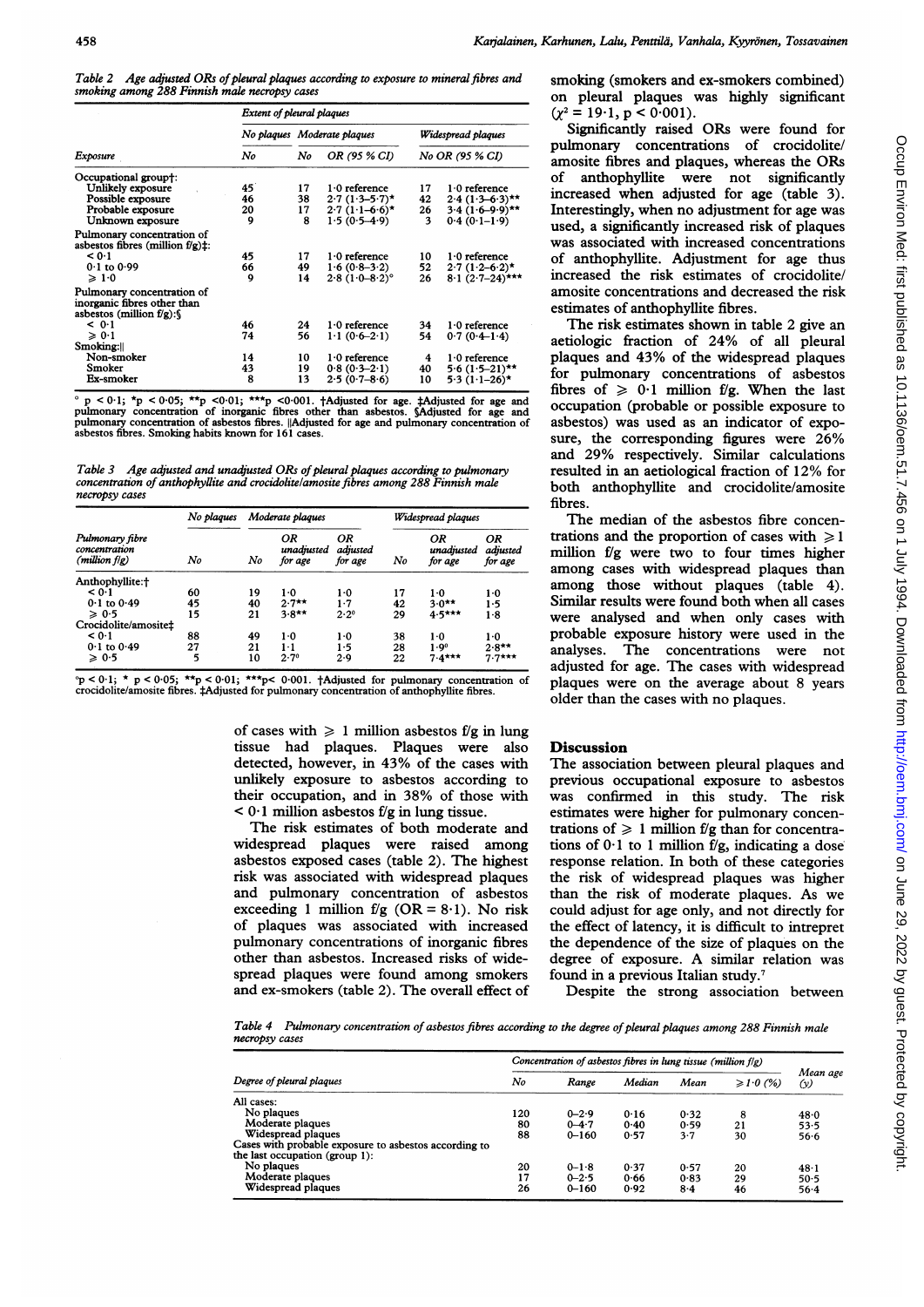exposure to asbestos and the occurence of plaques, a significant number of all plaques (14% of the widespread and 24% of the moderate plaques) were detected in cases with less than  $0.1$  million f/g. As a significantly raised risk of plaques was associated with pulmonary asbestos concentrations from 0-1 to 1-0 million fig, some risk is also likely to be associated with concentrations below 0.1 million fig, which were not quantifiable with our method. The aetiologic fractions calculated in this study are thus underestimations of the fraction of plaques attributable to asbestos in the study population. Actually the criteria used for asbestos exposure (last occupation or asbestos fibre concentration above  $0.1$  million  $f/g$ ) refer mainly to occupational exposure to asbestos, neglecting the role of environmental and domestic exposures. Also the use of the last occupation as an exposure indicator probably resulted in misclassification, as there is a long latency time between the onset of exposure and the occurrence of plaques.

Chrysotile is cleared more rapidly from the lungs than the amphiboles, and even if transmission electron microscopy is used, the chrysotile content of lung tissue is not an equally representative measure of past cumulative chrysotile exposures as is the amphibole content for amphibole exposures.<sup>8</sup> As about 40% of all asbestos used in Finland during 1918-88 consisted of amphiboles<sup>9</sup> and a mixed exposure to chrysotile and amphiboles took place in most of the industrial applications, the amphibole content in the lung tissue is a reasonably representative indicator of past exposure to asbestos. Yet some underestimation of the aetiologic fraction of asbestos may have been caused by the poor detection of chrysotile. It must also be underlined that differences in sampling, tissue digestion, and methods of microscopy make between laboratory comparison of pulmonary fibre concentration results difficult.8

A high prevalence of pleural plaques has been reported in Finland, Bulgaria, and Japan in areas where the bedrock and ground contain anthophyllite. $2-41011$  Endemic plaques have also been reported in populations with environmental exposure to other types of asbestos.' Even a low level of exposure to asbestos seems to be capable of causing an appreciable number of plaques when most of the population has been exposed. The influence of latency is important as most of the exposures in areas of endemic plaques begin in childhood. We found plaques in 58% of the male urban necropsy cases. Plaques were previously reported in 52% of the necropsies of Finnish urban dwellers and 32% of those living in the countryside.4 These figures are among the highest that have been reported in random necropsy series.' The results of the present study do not indicate that anthophyllite fibres would be more potent than crocidolite/ amosite fibres to cause plaques. A significant portion of plaques in the Finnish population would still be attributable to anthophyllite, as the number of persons exposed to anthophyllite is higher than the number of those

exposed to crocidolite or amosite.'2 The strong effect of age on the risk estimates of anthophyllite is difficult to explain. It is possible that the pulmonary fibre concentrations may not be equally representative indicators of past cumulative exposure to anthophyllite and crocidolite/amosite fibres, due to possible differences in the pulmonary clearance rates between these fibre types with significantly different average dimensions. Differences in latency may also have confounded the results, as crocidolite was used in Finland mainly in 1955-75 and anthophyllite in 1918-75.9

Pleural plaques have been described among workers exposed not only to asbestos, but also to erionite, attapulgite, wollastonite, and talc.'3 <sup>14</sup> We did not find any increased risk of plaques associated with increased pulmonary concentrations of non-asbestos fibres. The other inorgance fibres detected were mainly miscellaneous silicates conforming to the criteria of a fibre; also mullite and rutile were often detected. We do not know whether the concentrations of these fibres represent recent or cumulative old exposures. Due to the small number of samples with an increased concentration of a specific non-asbestos fibre we could not analyse these fibres separately and thus discount the possibility that some of them may cause plaques. The relation between plaques and the non-fibrous inorganic particles was not studied.

Our results support previous findings of an increased risk of plaques among smokers.<sup>15-18</sup> This finding may, however, have been confounded by different latency times between smokers, ex-smokers, and non-smokers. In a study including adjustment for latency time of asbestos exposure, no risk of plaques was associated with smoking.'9 In the present material there was no correlation between the pulmonary fibre concentration and smoking.'2 The risk estimates of smoking were also adjusted for pulmonary asbestos concentration (table 2) suggesting that the possible effect of smoking on plaques is not mediated through an alteration of fibre retention.

As the occurrence of plaques correlates closely with past exposure to asbestos, it is obvious that within a given population, those with plaques should be more exposed on average than those without plaques. This would imply that they are at a higher risk of lung cancer and mesothelioma. The 2-5-fold to 4 fold differences in the median of pulmonary fibre concentrations between those with widespread plaques and those without plaques are small compared with the entire spectrum of pulmonary fibre concentrations, ranging from  $< 0.1$  million f/g among unexposed subjects to 100-1000 million  $f/g$  among heavily exposed patients with asbestosis or mesothelioma.20 The epidemiological data on the value of pleural plaques as indicators of cancer risk remain controversial.<sup>21-23</sup>

We thank Ms Tarja Ruotsalainen for her aid in the office routines of the study, and T Kaustia, MA, who did the linguistic revision of the manuscript. This work was supported by the Finnish Work Environment Fund, the Finnish Foundation for Cancer Research, and the Yrjo Jansson Foundation.